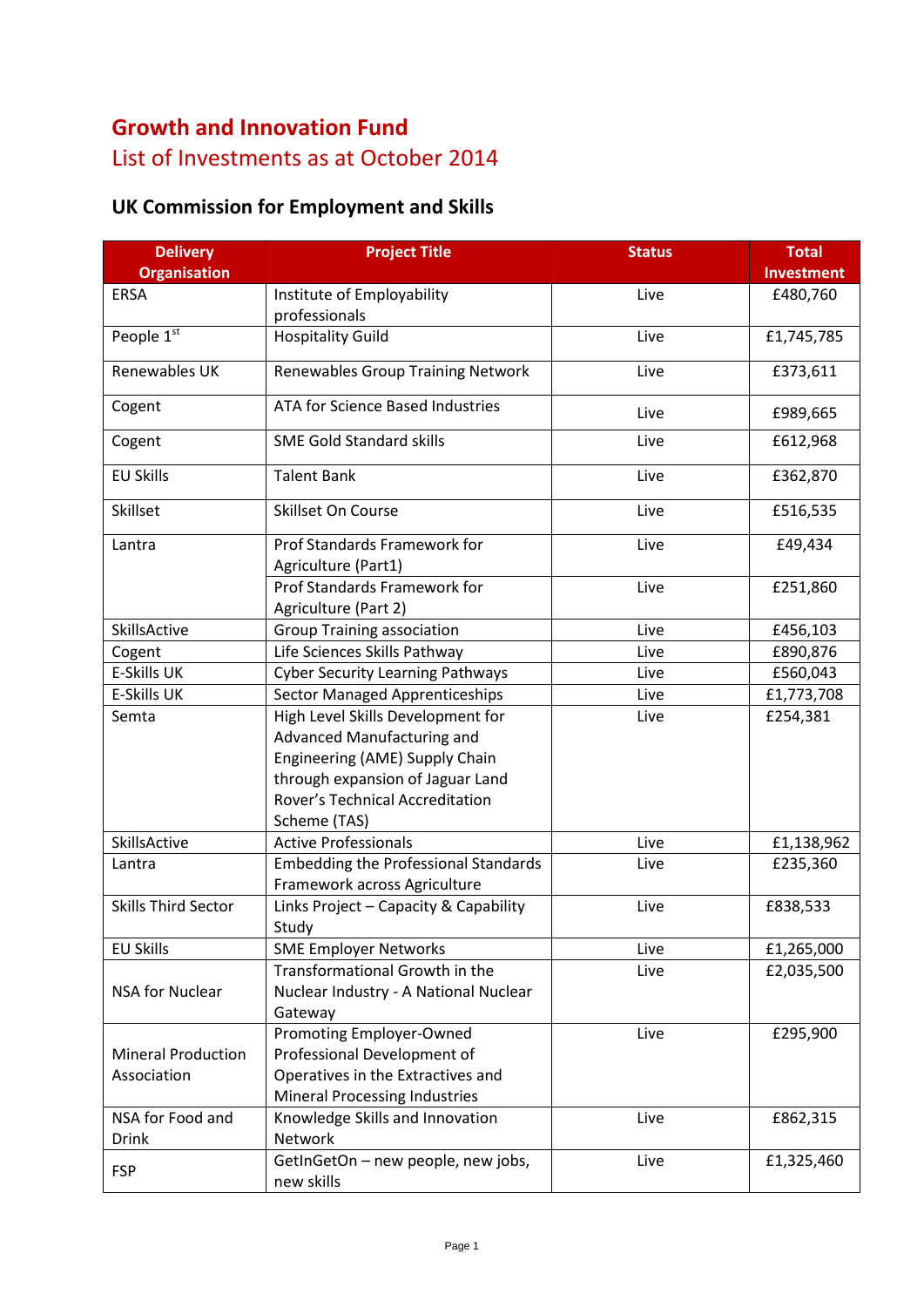| Society of Biology                                            | Inaugural Accreditation of Bioscience<br><b>Degrees</b>                                         | Live | £1,179,572 |
|---------------------------------------------------------------|-------------------------------------------------------------------------------------------------|------|------------|
| <b>CIPP</b>                                                   | <b>Financial Skills Resource Solutions to</b><br>Support Business Growth and<br>Sustainability. | Live | £807,100   |
| <b>Black Country LEP</b>                                      | Pilot for the Skills Factory for the High<br><b>Value Manufacturing Sector</b>                  | Live | £1,000,000 |
| <b>Greater Manchester</b><br>Chamber of<br>Commerce           | Greater Manchester City Skills Hub                                                              | Live | £2,413,162 |
| NSA I.T                                                       | The National Cyber Security Training<br>Partnership                                             | Live | £1,995,600 |
| Cogent                                                        | <b>Developing Tomorrows Scientists</b><br>Today                                                 | Live | £826,115   |
| <b>Cornwall Marine</b><br>Network                             | Employer-led Infrastructure for Skills<br>and Apprenticeships                                   | Live | £819,176   |
| Anglia Farmers                                                | <b>Growing Agricultural Apprentices</b>                                                         | Live | £1,409,900 |
| Fairtrain                                                     | <b>Employer Pathways to a Skilled Youth</b><br>Workforce in the Third Sector                    | Live | £997,300   |
| <b>Skills for Logistics</b>                                   | Logistics Credit Union                                                                          | Live | £383,199   |
| North Staffordshire<br>Chamber of<br>Commerce and<br>Industry | <b>Ceramics Skills Academy</b>                                                                  | Live | £349,522   |
| Business in the<br>Community                                  | <b>Business Class Enhancement and</b><br>Expansion                                              | Live | £2,450,314 |
| <b>GWE Business West</b>                                      | Business Delivering the Skills for Jobs<br>Growth                                               | Live | £1,147,050 |

#### **Proposals in Development Phase (led by UK Commission for Employment and Skills)**

The following organisations will receive funding and/or support from GIF to develop their proposals from the outline stage to a full proposal:

| <b>Delivery</b><br><b>Organisation</b>                   | <b>Project Title</b>                                               | <b>Status</b> | <b>Funding</b> |
|----------------------------------------------------------|--------------------------------------------------------------------|---------------|----------------|
| Improve                                                  | A Fresh Approach to Developing<br><b>Chilled Talent</b>            | Live          | £13,000        |
| Nottinghamshire<br>Employment and<br><b>Skills Board</b> | <b>Employer First</b>                                              | Live          | £17,500        |
| Institute of<br><b>Chartered Foresters</b>               | Enabling New Approaches to Growth<br>for England's Forestry Sector | Live          | £3,500         |